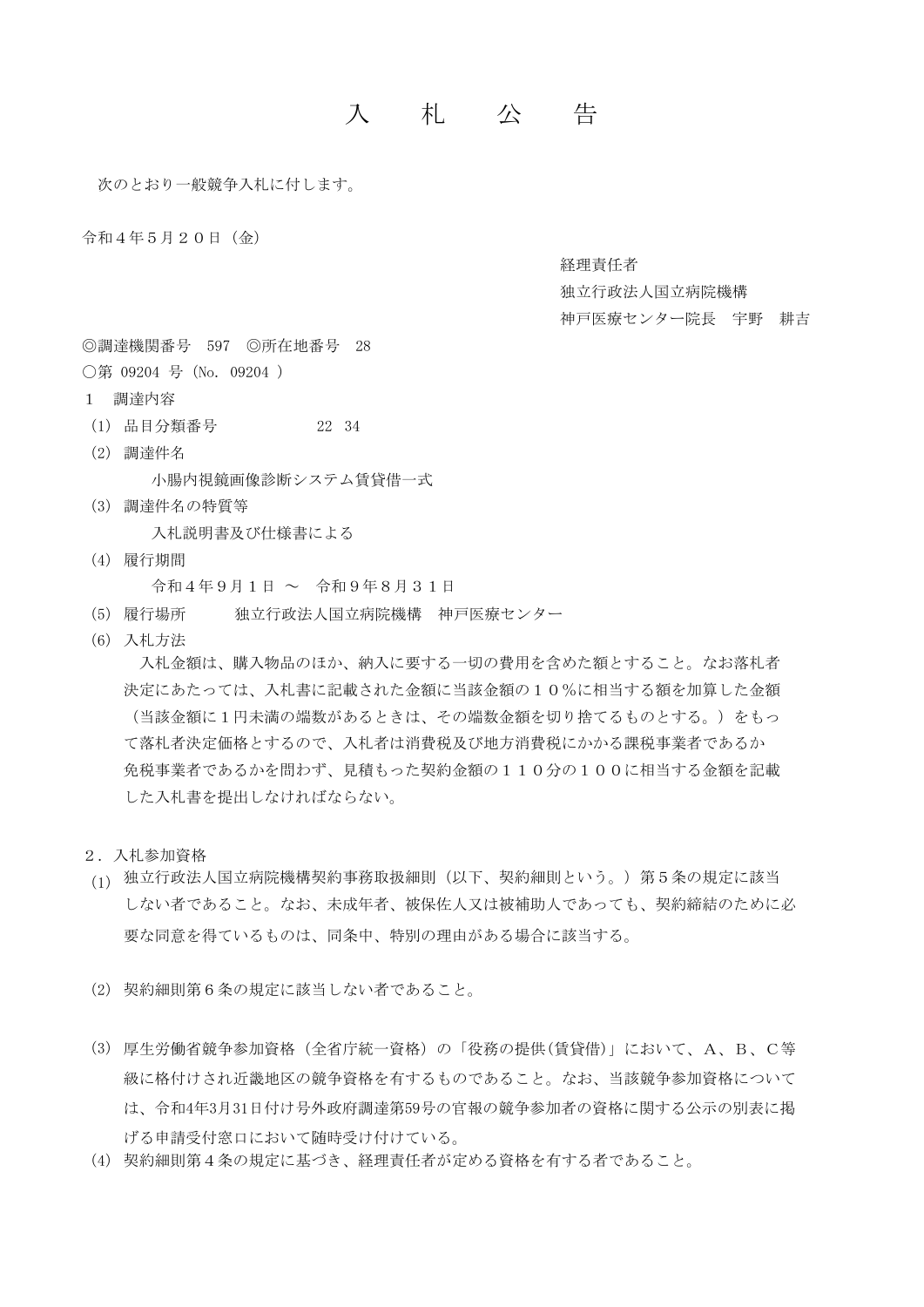## 3.入札書の提示場所等

- (1) 入札書の提示場所、契約条項を示す場所、入札説明書の交付場所及び問い合わせ先 〒654-0155 兵庫県神戸市須磨区西落合3-1-1 独立行政法人国立病院機構神戸医療センター企画課 企画課長 小林 英樹 TEL 078-791-0280 (内線411)
- (2) 入札説明書の交付方法 本公告の日から上記3(1)の交付場所にて交付する。
- (3) 入札書の受領期限 令和4年7月11日(月)14時00分
- (4) 開札の日時及び場所 令和4年7月13日(水)11時00分 独立行政法人国立病院機構神戸医療センター 会議室1
- 4.その他
- (1) 契約手続に使用する言語及び通貨 日本語及び日本国通貨
- (2) 入札保証金及び契約保証金 免除
- (3) 入札者に要求される事項 この一般競争に参加を希望する者は、封印した入札書に本公告に 示した内容を履行できることを証明する書類を添付して入札書の受領期限までに提出しなけれ ばならない。入札者は、開札日の前日までの間において、経理責任者から当該書類に関し説 明を求められた場合は、それに応じなければならない。
- (4) 入札の無効 公告に示した競争参加資格のない者が提出した入札書、入札者に求められる義務を履行 しなかった者の提出した入札書は無効とする。
- (5) 契約書作成の要否 要
- (6) 落札者の決定方法 契約細則第21条の規定に基づいて作成された予定価格の制限の範囲内で最低価格を もって有効な入札を行った入札者を落札者とする。
- (7) 手続における交渉の有無 無
- (8) 詳細は入札説明書による。
- 5 Summary
- (1) Official in charge of disbursement of the procuring entity :Koki Uno, Director, National Hospital Organization Kobe medical center.
- (2) Classification of the services to be procured : 22 34
- (3) Nature and quantity of the services to be required : Enteroscopy diagnostic imaging system lease 1 set
- (4) Fulfillment period : September 1, 2022  $\sim$  August 31, 2027
- (5) Fulfillment place : National Hospital Organization Kobe Medical Center
- (6) Qualification for participating in the tendering procedures : Suppliers eligible for